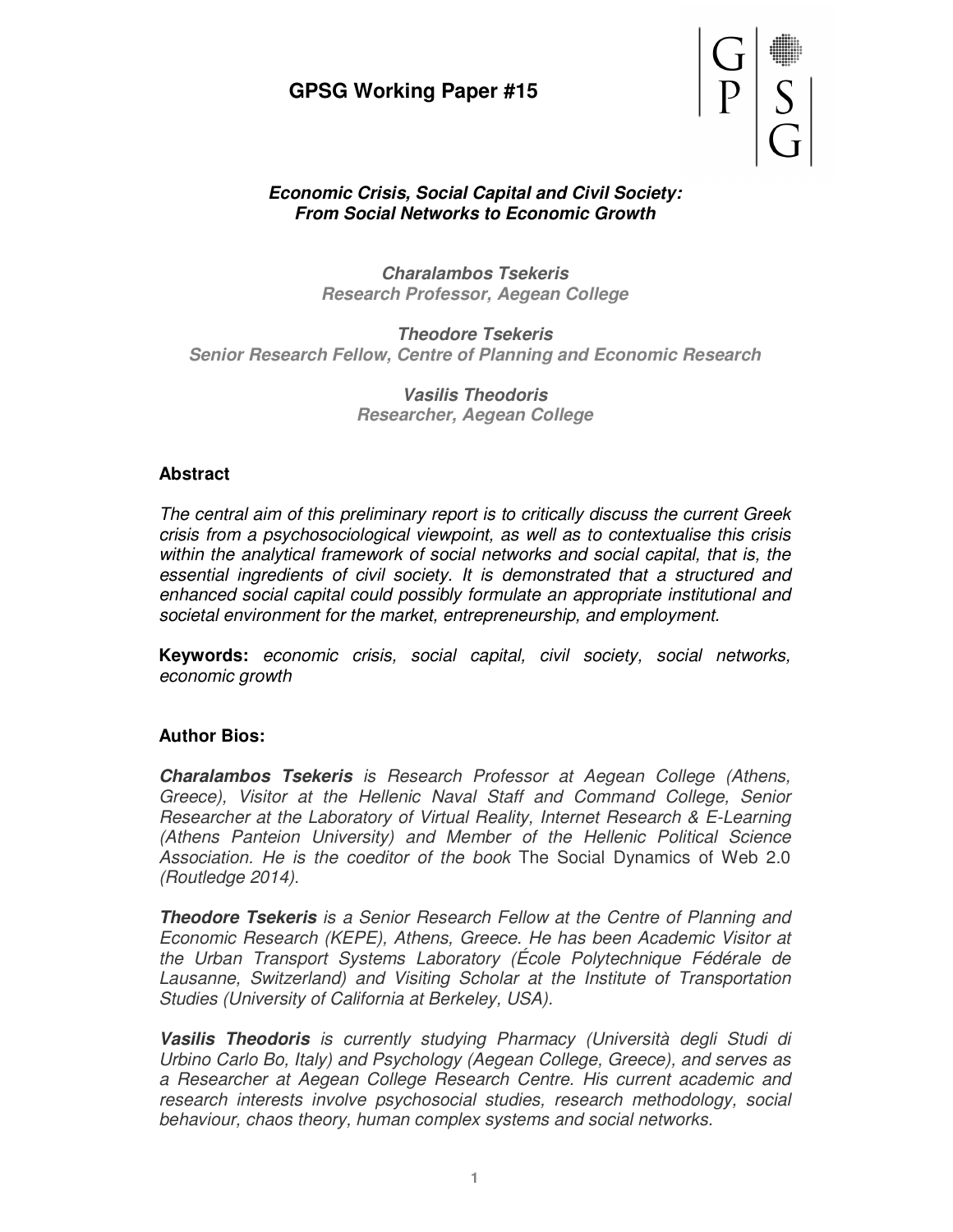### **The current situation from a psychosociological point of view**

In recent years, the severe economic recession in Greece has had direct adverse consequences on the vast majority of the population, mostly affecting the economically vulnerable groups and increasingly weakening the welfare state and social cohesion. It is now believed that the hitherto powerful political networks that took shape and flourished during the post-war era (especially since 1974) are no longer functional, either because of the great economic adversity (with the de facto loss or obsolescence of the abundant financial pre-crisis benefits), or because of the significant loss of their social underpinnings (i.e. loss of trust). These two reasons are profoundly matched together and mutually reinforcing each other, since there was a systematically direct and close interdependence between the social-political underpinnings and the economic social benefits.

Individualistic micro-motives and party-centered political interests, strongly defending a wide anti-social network of patronage, self-serving dealings and protective client-oriented relationships, reflexively led to social inertia and political or economic counterproductive macro-behaviours (populism, client state, informal economy, etc). The traditional models of entrepreneurship became largely intertwined with the satisfaction of myopic individual/profit-driven interests, rather than a socially beneficial and environmentally responsible behaviour.

From a psychosociological point of view, the weakening of social structures and institutions, in direct conjunction with surging unemployment rates and the progressive abatement of social spending, profoundly fed feelings of widespread instability, insecurity, frustration, anxiety and uncertainty for ordinary people. The evident structural incongruity between the real social needs and state institutional orientation implicitly nurtured a counterproductive sense of individualism (a ubiquitous individualistic culture), often followed by hyperconsumerism, which led to grave impairment of the sense of collectivity and taking care of one another, as well as of community, solidarity and shared responsibility within Greek society.

At the same time, with the gradual collapse of every official indicator that bespeaks conventional social ties, social cohesion and solidarity, a widespread tax-evading mentality arose – one that cuts through, both transversely and vertically, the whole of Greek society. It is not surprising that in the relevant European ranking regarding the degree of trust and solidarity, Greeks occupy one of the last positions (Poupos, 2010).

The relevant phenomena of social pathology and the associated causal relationships of current economic crisis inevitably turn our analytical attention to the notions of social networks and social capital. These theoretical and methodological notions could and should play a pivotal role in effectively tackling and overcoming the growing social and economic impasses, inspiring and instilling a vivifying meaning, as well as a creative impetus for the citizens.

### **The meaning of social networks and social capital**

Social networks are complex (emergent and self-organised) systems of communication, interaction, and coemergence/coevolution of human behaviours, cultural practices, and societal values and attitudes (Christakis & Fowler, 2009). They may take infinite forms and acquire various properties, depending on the communication structure through which messages/information between actors, individual or collective, are channeled.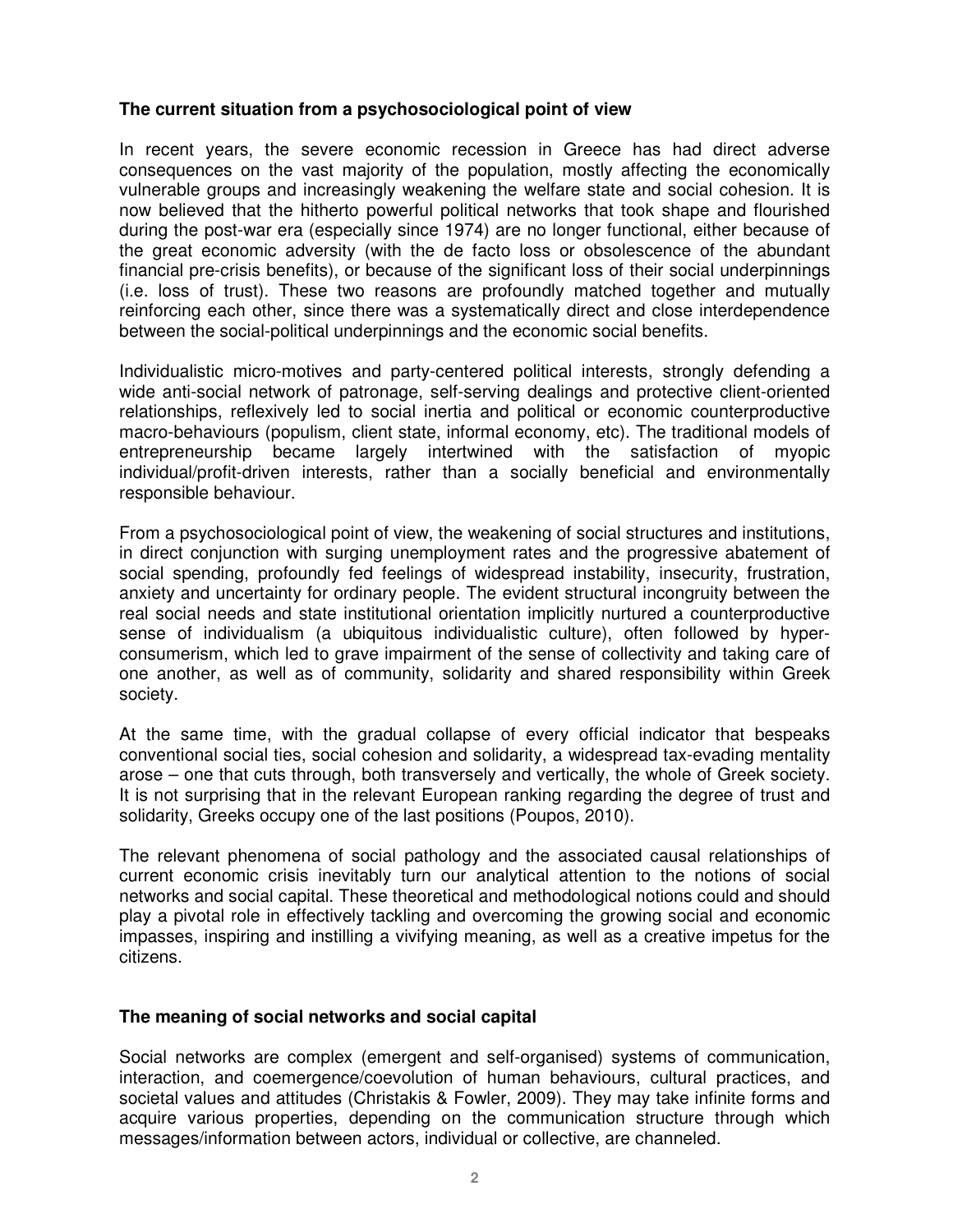The term social capital widely refers to a pool of available symbolic resources that can significantly facilitate cooperation, coordination, and the bottom-up modernisation of a society. Social capital emerges from the synergetic coexistence of informal and dense social networks with general interpersonal trust, solidarity, tolerance, associational activism, and democratic forms of social participation (see Bourdieu, 1984; Coleman, 1990; Putnam, 2000).

Empirical studies (Feldman & Assaf, 1999) on the rapidly growing economies of East Asia, as well as on the slackening economic growth of Latin American countries, traditionally characterised by negative phenomena, such as statism and weak civil society, acutely demonstrate the developmental value of social capital. In particular, social capital's crucial importance on the development process may be regarded as comparable to or may possibly exceed the utilisation of natural resources or the quality of the workforce.

It is often assumed that an economic crisis potentially leads to a partial loss of social capital, because of the attenuation of social cohesion and the subsequent disengagement from the community and collective activities. However, the crisis itself is (inherently) unpredictable. In other words, it may evolve conversely, advancing the growth of social capital through the development of the fundamental notion of "community" and the activation of new rules and ways of collective behaviour and social economic activity.

In this context, volunteering emerges as the essential integral factor of social capital and as a valuable institutional activity for the growth of social economy, on the field of non-profit organizations (NPOs) and corporate social responsibility. Consequently, social trust and reciprocity are being seriously empowered, along with the modern vision of a strong civil society as an autonomous public realm, distinct from both the state and the free market, which mainly relies on the independent functioning and self-driven civic initiatives of social actors.

Encouraging signs and dynamics of such social activity are nowadays apparent, particularly, in the form of generating informal collectives, or formally structured solidarity, and social economy groups. These movements could potentially contribute to the course of economic growth, through the emergence of a self-organised and self-sustained cycle of social capital (Paraskevopoulos, 2001). This cycle can be schematically described as follows:

Interactions between social actors (at the micro and macro level, of individuals and organizations) ► Growth of social capital (internalisation of collective rules and development of social and institutional trust) ► Formulation of preferences, identity construction and decision-making by the actors ► Emergence of collective action (e.g., networks and initiatives of solidarity, forms of social economy, involvement in charities and voluntary organizations) ► Formulation of a strong civil society ► Construction of new standards and new institutions ► Institutional performance that shapes effects in public policy (public goods) ► Satisfaction of the actors (civil welfare and quality of life).

### **Defining social variables for growth**

Eventually, in times of acute crisis, the effective management of the variables of social capital and civil society should be a primary goal of a national growth strategy. The main objective of this management is the institutional support of the social economy, in order to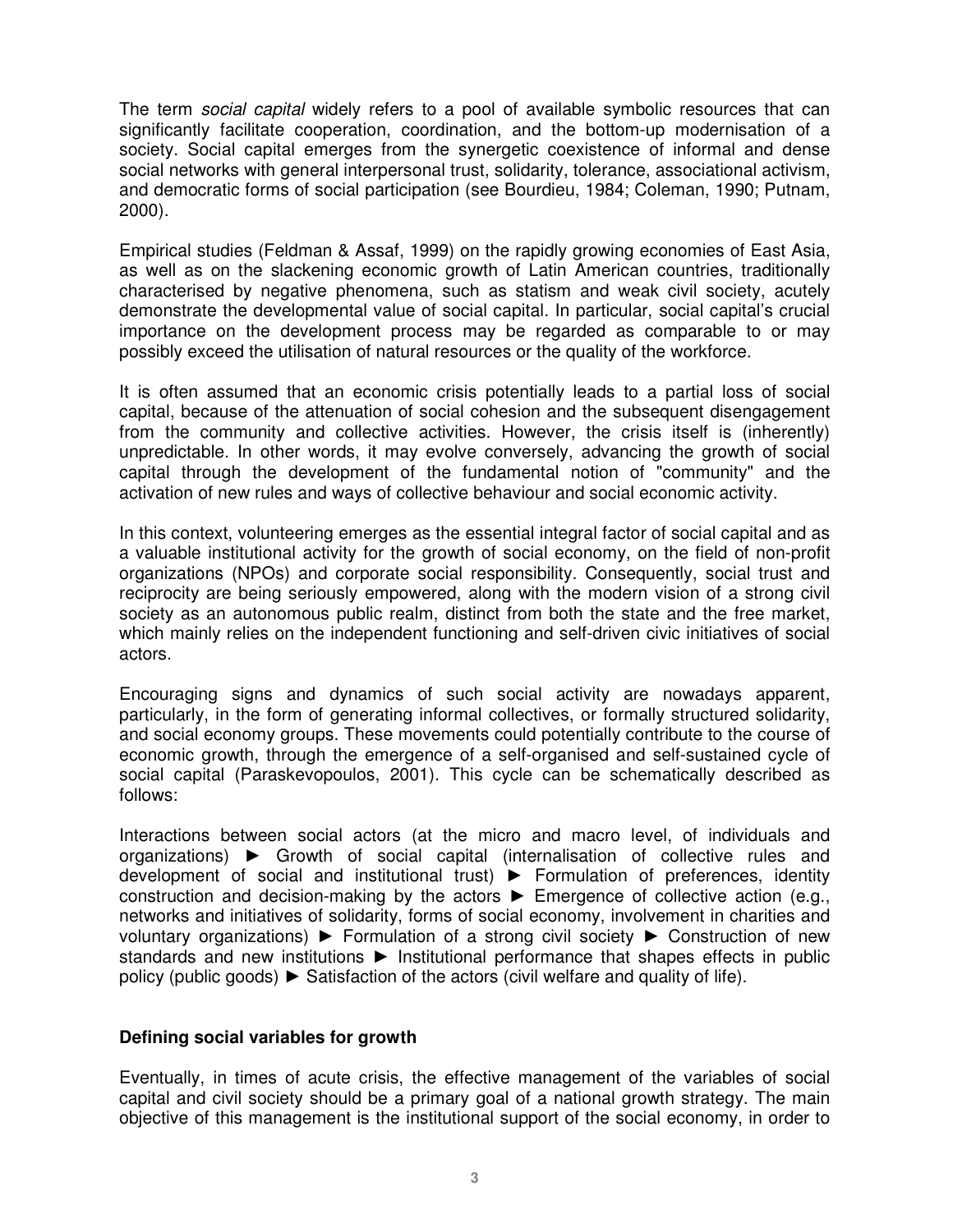substantially contribute to the formation of a balanced relationship of reciprocity and cooperation between citizens, the state and the free market economy. More specifically:

1. The reserve of social capital should be expanded in order to facilitate effective collective action among all actors, as well as to strengthen civil society.

2. The strengthening of civil society, in turn, will considerably affect the level of institutional performance and the effects of public policy and social welfare.

## **Policy recommendations for the social economy**

Meeting the aforementioned objectives is a task that requires a complete restructuring of the traditional (party-centered) type of social network, consisted of only a few super-nodes, that is, powerful social actors, such as the mainstream political parties. Those actors had accumulated and systematically controlled the flow of information and social energy. Around them was formed a coterie of isolated groups of civil servants, trade unions, politicians and private actors who consistently undermined the common good and the public interest.

In place of the old network, an anti-hierarchical network of "parity" is called upon to flourish; one relying on a heterogeneous, non-linear architecture of social pluralism, diversity and interdependence. The numerous individual localities of this new network can favour healthy conditions of social interaction, which are indispensable for the restructuring and the meaningful augmentation of social adaptability and dynamics. The possibility of social change through time can then be realised and, along with the formation of the expedient reserves of social capital, the super-nodal activities could be effectively replaced.

Therefore, in this new economic paradigm of growth, social capital and the innovation of social economy are put in focus as key pillars along with commonly accepted norms, values and normative standards. The role of social networks and civil society, with their fundamental principles of solidarity, synergy and trust, is of utmost importance. The strengthening of social economy through the empowered social capital and civil society can be facilitated through a series of proper actions and policies. More specifically, the role of civil society can be institutionally reinforced via mechanisms of participation in the following areas:

- Promotion and complete implementation of transparency rules to all functions of the state and the private sector, as well as direct and efficient suppression of corruption.
- **Monitoring and proper implementation of environmental law and related directives.**
- Dissemination of new ideas and propagation of knowledge, by promoting opensource software and free access and use of digital platforms, based on the internet and the social media, for participatory decision-making at the local/regional level, in cooperation with local authorities, academic and research agencies, and local chambers.
- Growth, institutionalization and facilitation of funding of social entrepreneurship<sup>1</sup> through social enterprises primarily engaged in dynamic and outward-oriented sectors of the economy, but which can also satisfy the basic needs of local communities. Such social activities may involve food banks and agricultural

l

<sup>&</sup>lt;sup>1</sup> Social entrepreneurship can be generally defined as the process of pursuing innovative solutions to social problems (see Dees, 1998). Social entrepreneurs therefore "draw upon appropriate thinking in both the business and nonprofit worlds and operate in a variety of organizations: large and small; new and old; religious and secular; nonprofit, for-profit, and hybrid" (http://en.wikipedia.org/wiki/Social\_entrepreneurship, accessed 14 May 2014)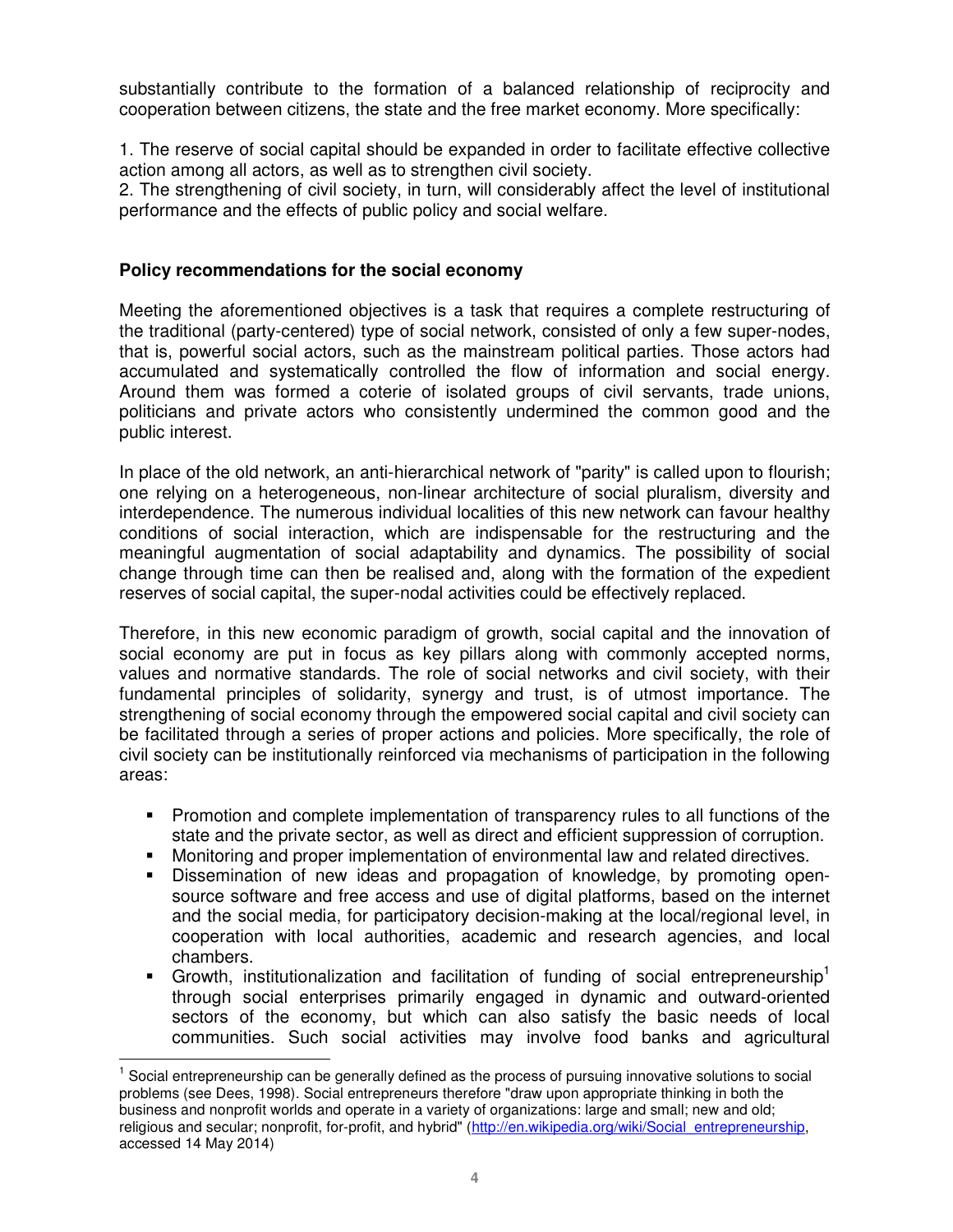equipment banks, for the development, distribution and export of local quality products; education and training programs tailored to local needs; and services of social assistance, tourism and environmental management, recycling and reuse of materials, energy and local transport.

The structures of social entrepreneurship can gradually shape some kind of socially and ecologically sensitive consumer awareness, and enrich social interaction/networking, thus enhancing social dynamics, opportunities for civic synergy, and innovation. Concurrently, such products and services are provided at relatively low prices and can substantially contribute to the partial substitution of comparable imported products and services (WWF, 2013). Finally, the importance of ensuring the operation of all types of social enterprises, and especially of the NPOs, in a fully operational and financial transparency mode with accountability to the state and the local community, must be highly emphasized.

### **Concluding Remarks**

Within the context of current economic crisis, a well-structured and enhanced social capital can decisively contribute to the formation of an appropriate institutional and societal environment for the market, entrepreneurship and employment. In such a healthy environment, the self-organised public sphere, comprised of active citizens, nongovernmental agencies and voluntary organizations could fruitfully attract and drastically facilitate the influx of financial capital and the efficient utilisation of resources.

This favourable environment could arguably be facilitated by (a) generating an open digital framework for the continuous improvement of consultation techniques (creatively exploiting the internet and the New Media, in general) and (b) promoting radically new (bottom-up) governance structures, which will enable diversified forms of social participation in an equitable, collaborative and creative relationship between the state and its citizens, the government and the governed.

### **References**

- Bourdieu, Pierre (1984), Distinction: A Social Critique of the Judgment of Taste. London: Routledge.
- Christakis, Nicholas & Fowler, James (2009), Connected: The Surprising Power of Our Social Networks and How They Shape Our Lives. New York: Little Brown and Company.

Coleman, James (1990), Foundations of Social Theory. Cambridge, MA: Bellknap Press.

- Dees, Gregory, J. (1998), The Meaning of "Social Entrepreneurship", Comments and suggestions contributed from the Social Entrepreneurship Funders Working Group. Durham, NC: Fuqua School of Business, Duke University.
- Feldman, Tine Rossing & Assaf, Susan (1999), Social Capital: Conceptual Frameworks and Empirical Evidence. An Annotated Bibliography. Washington: World Bank.
- Paraskevopoulos, Christos (2001), "Social capital, civil society and public policy: Collective action and public goods in the era of globalisation", The Greek Review of Social Research, 106, pp. 43-65.